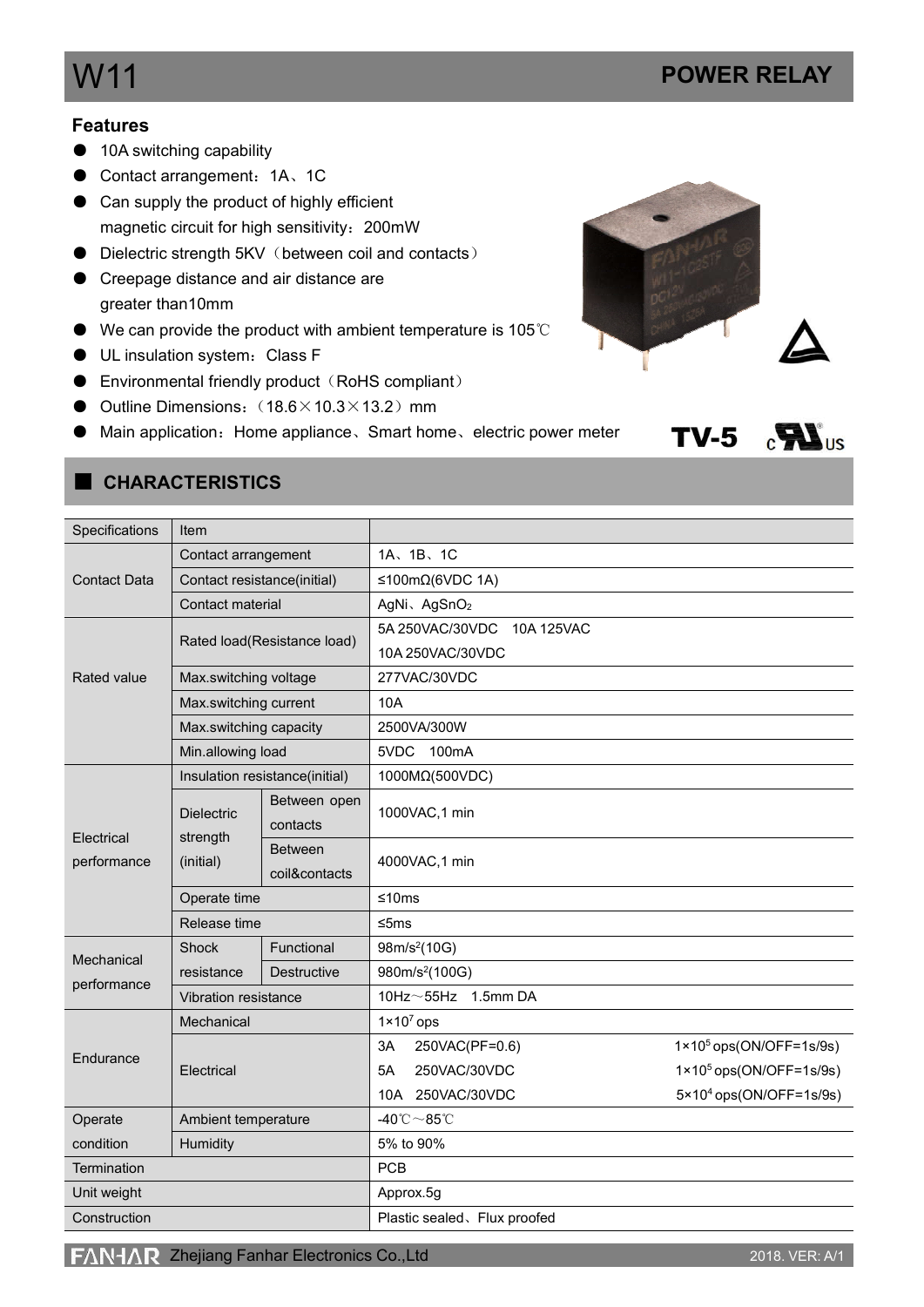## ■ **COIL DATA(23**℃**)**

#### ■Standard Type

| Nominal       | Pick-up Voltage | Drop-out Voltage              | <b>Rated Current</b> | Coil Resistance | Power   |             |
|---------------|-----------------|-------------------------------|----------------------|-----------------|---------|-------------|
| Voltage       | <b>VDC</b>      | <b>VDC</b>                    | $(\pm 10\%)$         | $(\pm 10\%)$    | Nominal | Max Voltage |
| DC 3V         | $\leq$ 2.25     | ≥0.15                         | 150 <sub>m</sub> A   | $20\Omega$      |         |             |
| DC 5V         | ≤ $3.75$        | ≥0.25                         | 90 mA                | $55.5\Omega$    |         |             |
| 6V<br>DC      | ≤4.50           | ≥0.30                         | 75 mA                | $80\Omega$      |         | 130%Nominal |
| DC 9V         | ≤6.75           | ≥0.45                         | 50 mA                | $180\Omega$     | 450mW   |             |
| <b>DC 12V</b> | ≤9.00           | ≥0.60                         | 37.5 mA              | $320\Omega$     |         |             |
| <b>DC 15V</b> | ≤11.25          | $500\Omega$<br>≥0.75<br>30 mA |                      |                 |         | Voltage     |
| <b>DC 18V</b> | ≤13.50          | ≥0.90                         | 25 mA                | 720Ω            |         |             |
| <b>DC 24V</b> | ≤18.00          | ≥1.20                         | 18.8 mA              | $1280\Omega$    |         |             |
| <b>DC 48V</b> | ≤36.00          | ≥2.40                         | $10.4 \text{ mA}$    | $4608\Omega$    | 500mW   |             |

#### ■Sensitive Type

| Nominal<br>Voltage | Pick-up<br>Voltage<br><b>VDC</b> | Drop-out<br>Voltage<br><b>VDC</b> | <b>Rated Current</b><br>$(\pm 10\%)$ | Coil Resistance<br>$(\pm 10\%)$ | Power<br>Nominal | Max Voltage            |
|--------------------|----------------------------------|-----------------------------------|--------------------------------------|---------------------------------|------------------|------------------------|
| DC 3V              | $\leq 2.4$                       | ≥0.15                             | 66.7mA                               | $45\Omega$                      |                  |                        |
| DC 5V              | $\leq 4.0$                       | $\ge 0.25$                        | 40 mA                                | $125\Omega$                     |                  |                        |
| 6V<br>DC           | $≤4.8$                           | ≥0.30                             | 33.3mA                               | $180\Omega$                     |                  | 130%Nominal<br>Voltage |
| DC 9V              | $\leq 7.2$                       | ≥0.45                             | $22.2 \text{ mA}$                    | $405\Omega$                     | 200mW            |                        |
| <b>DC 12V</b>      | ≤ $9.6$                          | ≥0.60                             | 16.7mA                               | $720\Omega$                     |                  |                        |
| <b>DC 15V</b>      | $≤12.0$                          | ≥0.75                             | $13.3 \text{ mA}$                    | 1128 $\Omega$                   |                  |                        |
| <b>DC 18V</b>      | $≤14.4$                          | ≥0.90                             | 11.1 $mA$                            | $1620\Omega$                    |                  |                        |
| <b>DC 24V</b>      | $≤19.2$                          | ≥1.20                             | 8.3 mA                               | $2880\Omega$                    |                  |                        |

## ■ **ORDERING INFORMATION**

|                                                                            | <b>W11</b> | $-1A$ | 1 | S | T. | L | E. |  | -XXX DC12V |
|----------------------------------------------------------------------------|------------|-------|---|---|----|---|----|--|------------|
| ① Type                                                                     |            |       |   |   |    |   |    |  |            |
| 2 Contact arrangement(1): 1A=1 open contacts.                              |            |       |   |   |    |   |    |  |            |
| 1B=1 close contacts, 1C=1 switched contacts                                |            |       |   |   |    |   |    |  |            |
| 3 PCB mounting: 1=type 1, 2=type 2, 3=type 3, 4=type 4                     |            |       |   |   |    |   |    |  |            |
| 4 Construction: Nil=Flux proofed, S=Plastic sealed                         |            |       |   |   |    |   |    |  |            |
| 5 Contact material(2): Nil=AgNi, T=AgSnO <sub>2</sub>                      |            |       |   |   |    |   |    |  |            |
| 6 Coil power: Nil=Standard, L=Sensitive                                    |            |       |   |   |    |   |    |  |            |
| 7 Load: Nil=Standard load E=High load(10A)                                 |            |       |   |   |    |   |    |  |            |
| 8 Customer special code: numbers or letters denote customer's requirements |            |       |   |   |    |   |    |  |            |
| <b>9 Coil specification:DC3/5/6/9/12/15/18/24/48V</b>                      |            |       |   |   |    |   |    |  |            |

- Notes: (1) If need the contact arrangement is 1B,please contact with the salesman to ask for the outline dimensions, wiring diagram and PC board layout.
	- (2) Due to the high surge current of relay connection, we propose to use AgSnO<sub>2</sub> contacts.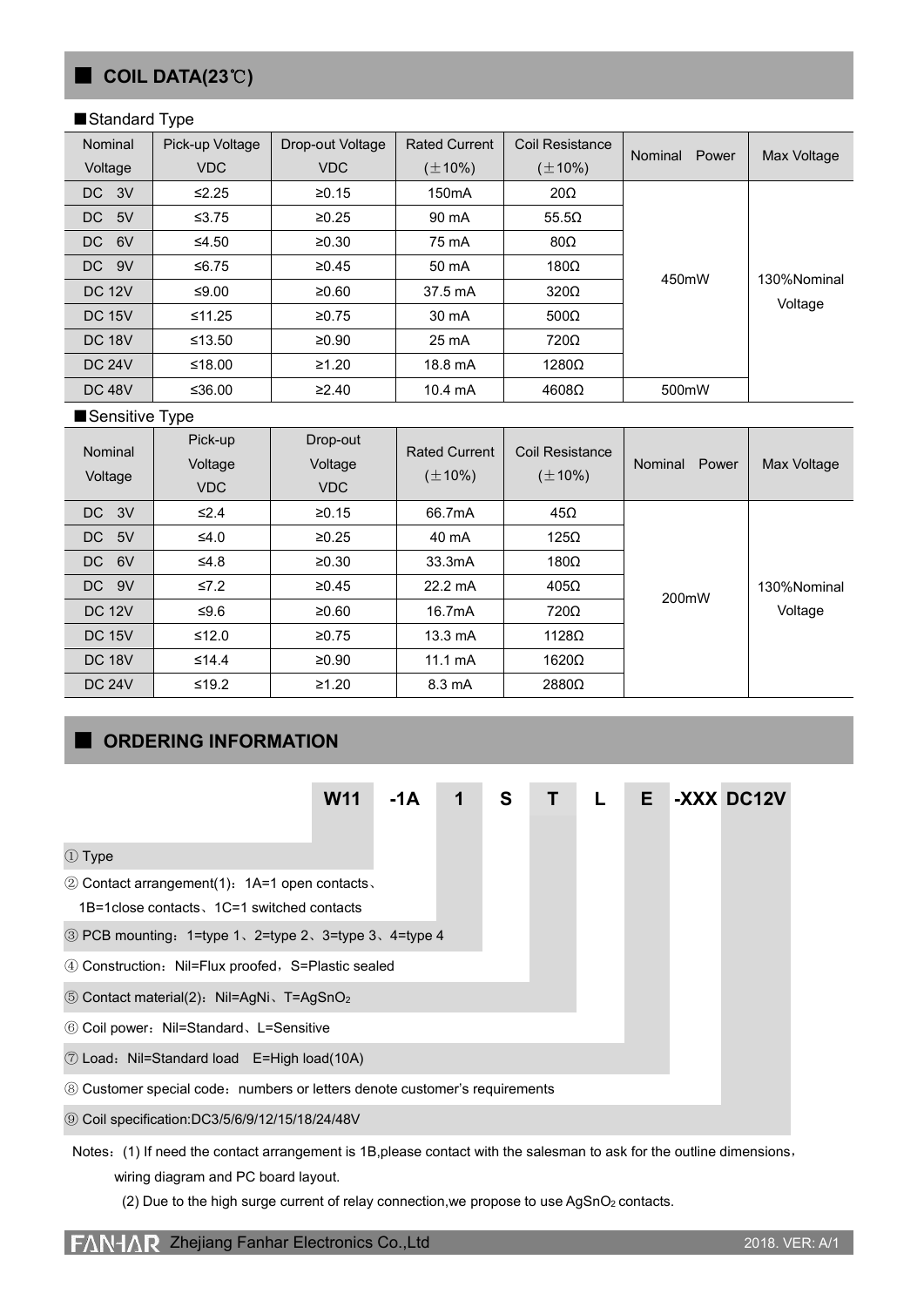### ■ **OUTLINE DIMENSIONS,WIRING DIAGRAM AND PC BOARD LAYOUT(Unit**:**mm)**



 $F\Delta N + \Delta R$  Zhejiang Fanhar Electronics Co.,Ltd 2018. VER: A/1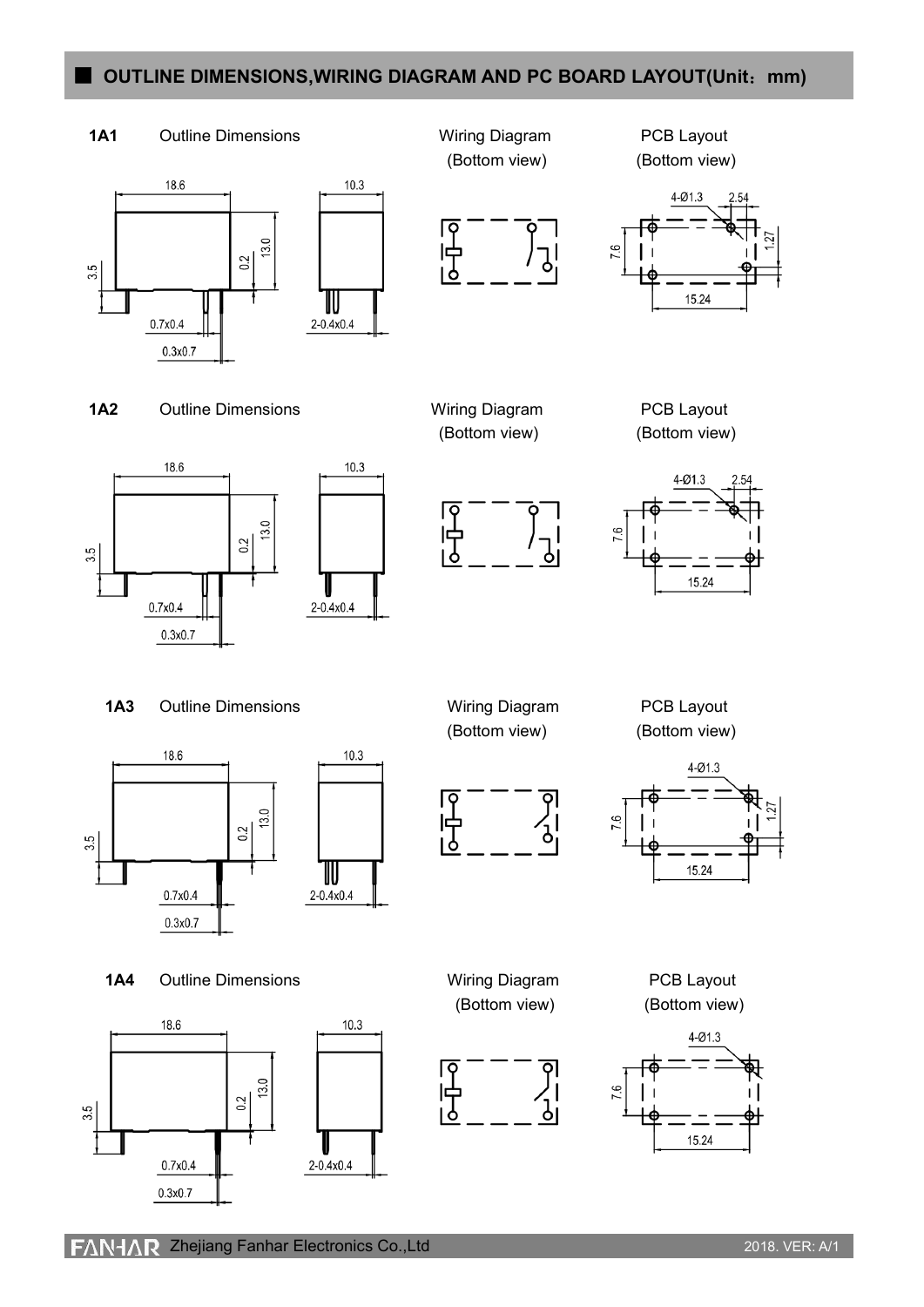## ■ **OUTLINE DIMENSIONS,WIRING DIAGRAM AND PC BOARD LAYOUT(Unit**:**mm)**



Remark: ⑴ In case of no tolerance shown in outline dimension:outline dimension≤1mm, tolerance should be±0.2mm;outline dimension >1mm and <5mm,tolerance should be ±0.3mm; outline dimension≥5mm,tolerance should be ±0.5mm. ⑵ The tolerance without indicating for PCB layout is always ±0.1mm.